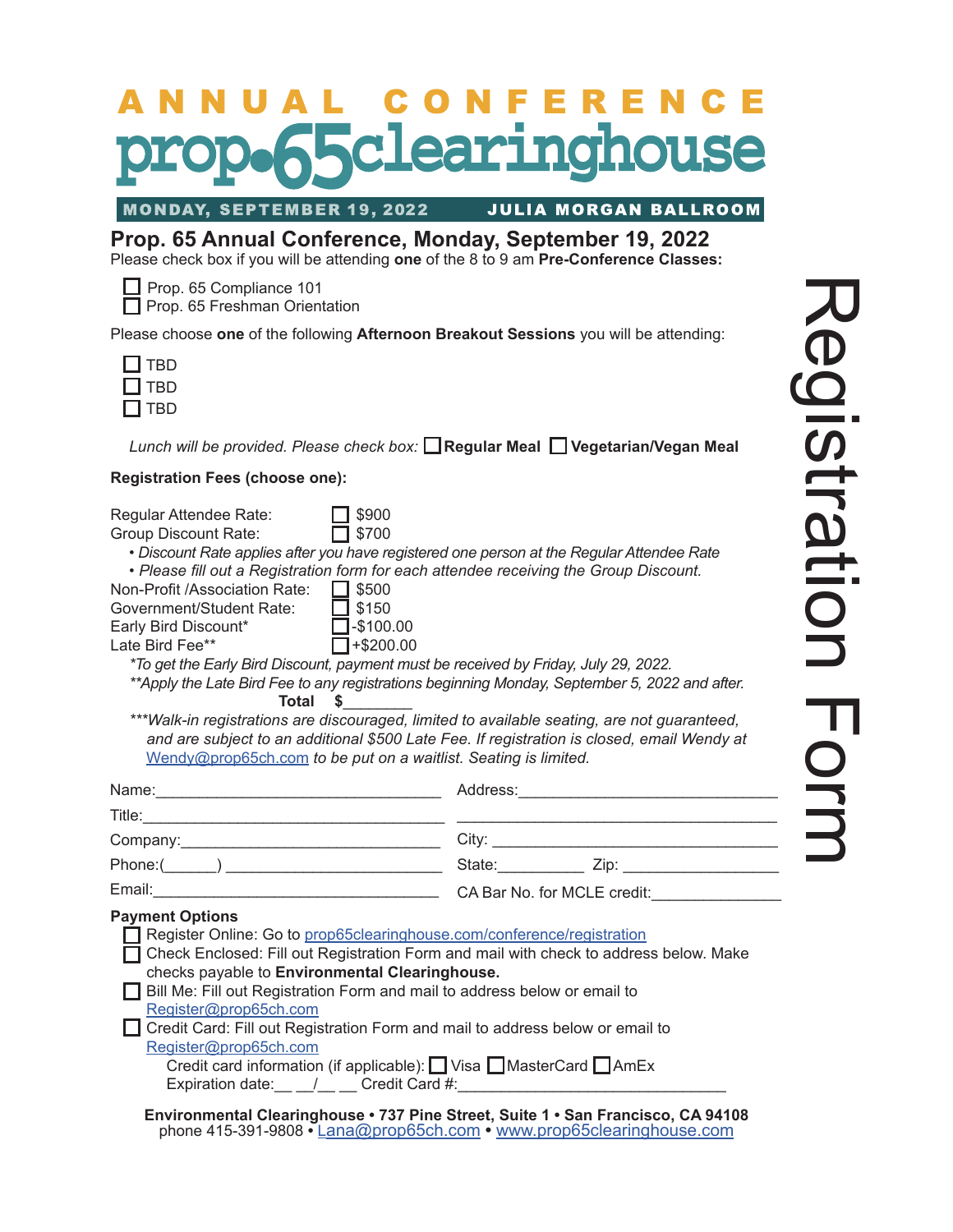# NUAL CONFERENC **65clearinghouse**

**MONDAY, SEPTEMBER 19, 2022** 

**JULIA MORGAN BALLROOM** 

# **Conference Information**

# **COVID Policy**

The Julia Morgan Ballroom and Prop. 65 Clearinghouse will adhere to all COVID mandates required by the city and the state at the time of the event. We will do our best to keep you up to date on requirements via email closer to the event, as they may change throughout the year. You may be required to show proof of vaccination and/ or boosters before entering the building, depending on current mandates. The Julia Morgan Ballroom COVID Response & Cleaning Protocols can be found [here.](https://juliamorganballroom.com/keeping-you-safe/)

## **MCLE Information:**

Pending certification by the California State Bar, approximately 7 hours of credit for attending the entire Conference are available. MCLE credit is available only for the California State Bar. We will not provide credit for any other state bar. To receive full credits, you are required to sign in and out to all sessions attended AND fill out, sign, and return the provided MCLE form/survey at the Conference.

# **Sponsorship Information:**

For information about becoming a **Sponsor** and sponsorship privileges contact Lana Beckett at 415-391-9808 or [Lana@prop65ch.com](mailto:Lana%40prop65ch.com?subject=Conference%20Sponsorship%20Inquiry).

## **If you have questions:**

Contact Lana Beckett at 415-391-9808 or [Lana@prop65ch.com](mailto:Lana%40prop65ch.com?subject=Conference%20Inquiry)

## **Confirmation:**

A confirmation will be emailed to you within ten business days of receiving your registration. If you do not receive a confirmation, email: [Register@prop65ch.com](mailto:Register%40prop65ch.com?subject=Conference%20Registration%20Confirmation).

## **Cancellation/Refund Policy:**

Should you be unable to attend, a refund will be made for cancellations received via email to [Register@prop65ch.com](mailto:Register%40prop65ch.com?subject=Conference%20Cancellation/Refund%20Inquiry) by Monday, September 5, 2022. If you notify us after that date, we will be pleased to transfer your registration to another member of your organization or credit the registration fee to next year's conference.

A \$175 administrative charge will be applied to refunds of registrations after the expiration of the Early Bird Rate, which is Friday, July 29, 2022.

> **Prop. 65 Clearinghouse 737 Pine Street, Suite 1 San Francisco, CA 94108** phone 415-391-9808 [Lana@prop65ch.com](mailto:Lana%40prop65ch.com?subject=Conference%20Inquiry) [www.prop65ch.com](http://www.prop65ch.com)